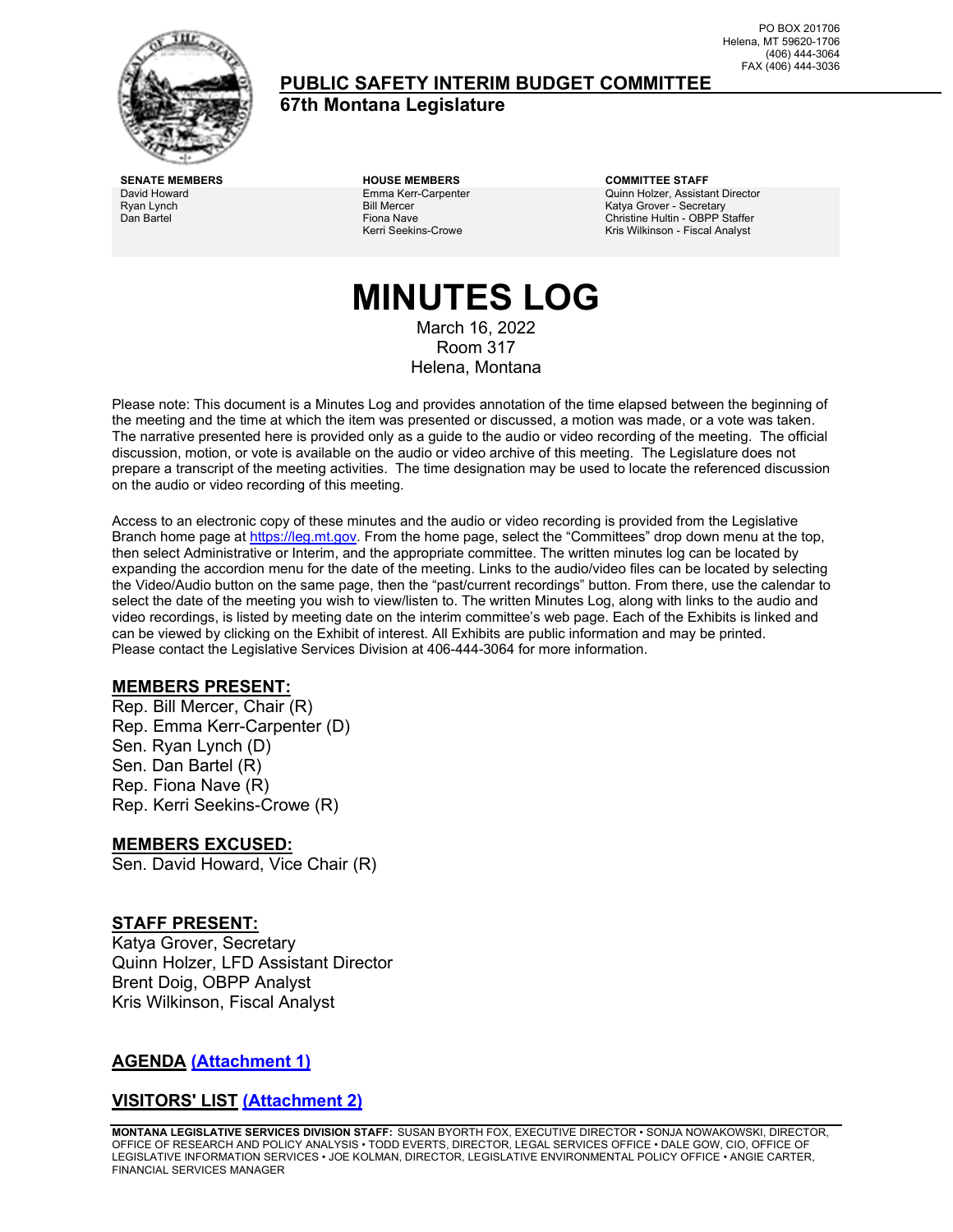#### **CALL TO ORDER/ROLL CALL**

- 08:33:28 Rep. Bill Mercer-R called the meeting to order at 8:33 AM. The committee secretary took roll.
- 08:34:09 Chair Mercer asked Quinn Holzer, LFD Assistant Director, whether approval of the minutes from the preceding meeting was required.
- 08:34:38 Mr. Holzer addressed the question by stating that the committee was not legally bound to vote on minutes as the audio and video record are the official record.

#### **MARA 2040 PLANNING AND ACTIVITIES**

- 08:35:15 Chair Mercer spoke on the agenda for the current committee meeting and for the next meeting in June. Chair Mercer invited committee members to reach out before the upcoming meetings if they wanted discussion of any topics to be put on the agenda.
- 08:37:43 Mr. Holzer provided an update on the work done by the Financial Modernization and Risk Analysis (MARA) Study Committee. **[\(Exhibit 1\)](https://leg.mt.gov/content/publications/fiscal/2023-Interim/March-2022/Short-2040-Model-graphics.pdf) [\(Exhibit 2\)](https://leg.mt.gov/content/publications/fiscal/2023-Interim/IBC-D/MARA-Model-Methodology.pdf) [\(Exhibit 3\)](https://leg.mt.gov/content/publications/fiscal/2023-Interim/IBC-D/Public-Safety.pdf)**
- 08:38:27 Rep. Nave joined the meeting.

### **Committee Discussion**<br>08:45:35 Rep. Nave

- Rep. Nave asked what kind of data related to public safety went into MARA module.
- 08:47:10 Mr. Holzer addressed the question.
- 08:49:50 Rep. Nave asked to provide a more specific example of what kind of output could be expected from MARA regarding public safety.
- 08:50:23 Mr. Holzer responded to the question.
- 08:51:29 Chair Mercer also addressed Rep. Nave's question.
- 08:54:08 Sen. Bartel asked whether there was any model built looking, for example, at gas tax revenues and whether MARA could provide tools allowing this committee to have discussions with the agencies.
- 08:55:53 Mr. Holzer addressed the question.
- 08:57:06 Sen. Lynch asked about criminal justice data sharing with respect to trying to find a common identifier between various parties. Sen. Lynch also asked whether there was any engagement between MARA and other persecutory jurisdictions.
- 08:59:10 Mr. Holzer addressed the question.
- 09:00:19 Sen. Lynch asked to elaborate on data sharing techniques.
- 09:01:16 Mr. Holzer addressed the question.
- 09:02:23 Chair Mercer provided further elaboration.

### **Beginning of Budget Preparation: Current Budget Memos**

Brent Doig, Budget Analyst, Office of Budget and Program Planning (OBPP), provided the report to the committee members. **[\(Exhibit 4\)](https://leg.mt.gov/content/publications/fiscal/2023-Interim/IBC-D/Memo-1-2025-Biennium-Budget-Timeline-V2.pdf)**

### **Committee Discussion**<br>09:05:03 Chair Mer

Chair Mercer asked about the interactions between the OBPP and the budget committees. Chair Mercer requested all memos that the OBPP sent to the budget committees be provided to this committee.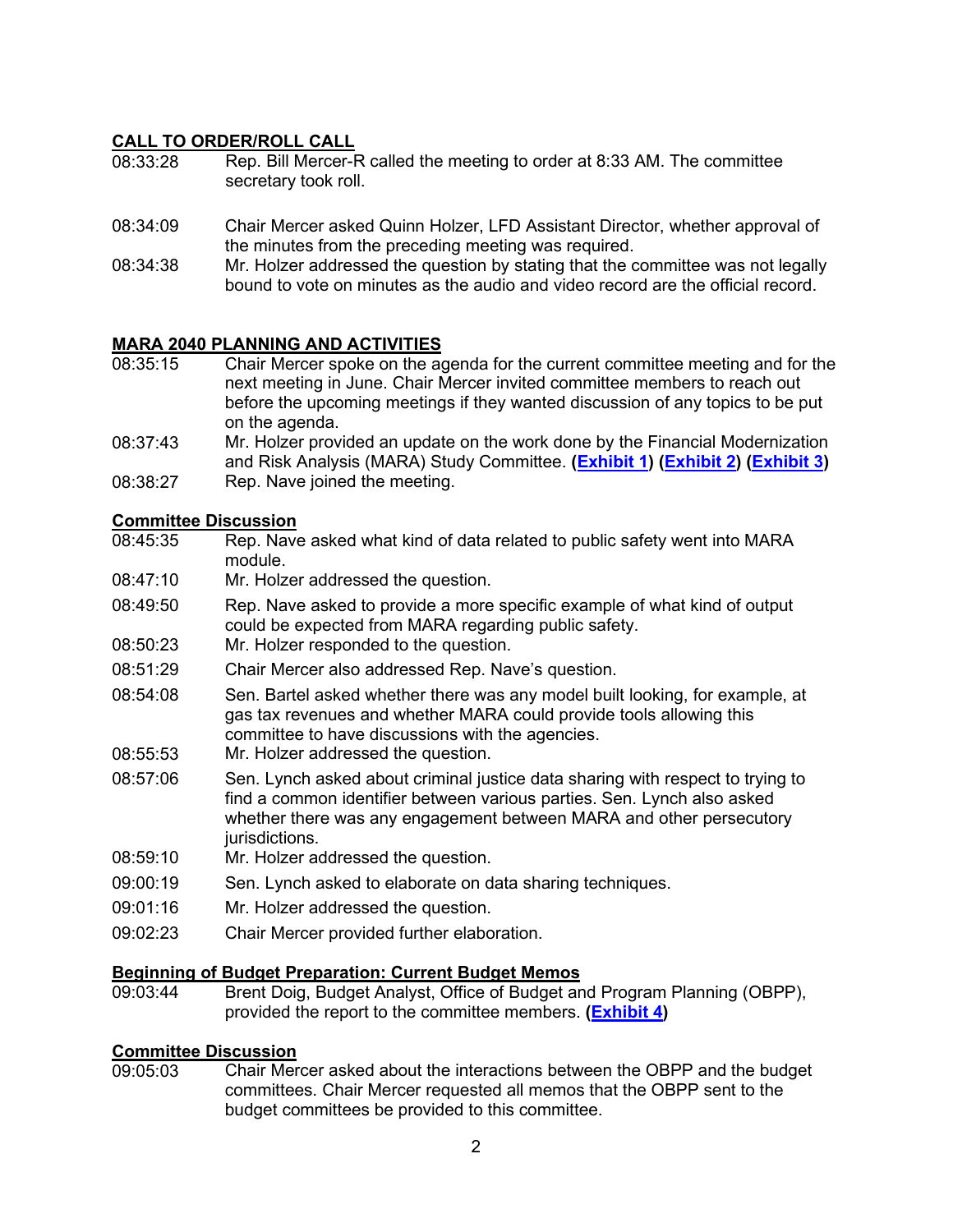- 09:05:40 Mr. Doig addressed the information request.
- 09:06:22 Chair Mercer noted that it would be useful to have the memos posted on the committee webpage.
- 09:06:39 Mr. Doig responded to Chair Mercer's comment.
- 09:06:45 Chair Mercer asked whether the OBPP provided guidance to the state agencies, so that those agencies would have an opportunity to explain to this public safety and public service committee what they perceived to be the problems as well as what they wanted to be addressed in the budget, at the current and forthcoming meetings of this committee.
- 09:07:06 Mr. Doig addressed the question.
- 09:07:24 Chair Mercer called for further questions from the committee.
- 09:07:40 Rep. Nave referred to Exhibit 4 and asked whether OBPP would post on its website instructions to agencies for Legislative Proposals for the 2023 Legislative Session. Rep. Nave requested details about the instructions be provided to the committee
- 09:08:23 Mr. Doig addressed the question and information request.

#### **DEPARTMENT OF CORRECTIONS**

09:08:41 Chair Mercer introduced discussion on the Department of Corrections.

### **December-February Budget Report**<br>09:08:57 Mr. Holzer delivered the

09:08:57 Mr. Holzer delivered the report to the committee members. **[\(Exhibit 5\)](https://leg.mt.gov/content/publications/fiscal/2023-Interim/FY22-March/DOC.pdf) [\(Exhibit 6\)](https://leg.mt.gov/content/publications/fiscal/2023-Interim/IBC-D/Exhibit6.pdf)**

#### **Committee Discussion**

- 09:20:49 Rep. Nave referred to the Personal Services section on page 6 of Exhibit 5 and asked about agency savings that were offset by \$1.6 million in overtime.
- 09:21:32 Mr. Holzer deferred the question to the agency.
- 09:21:44 Chair Mercer asked Rep. Nave to hold this question until the end of the agency report. Rep. Nave agreed to wait.

### **Agency Comments on Status of FY 2022 Budgets, Observations on Expectations for FY 2023, and Updates on Implementation of New Programs or FTEs Funded by the 2021**

- **Legislature**<br>09:22:09
- Cynthia Wolken, Deputy Director, DOC, introduced the report.
- 09:23:25 Natalie Smitham, Chief Financial Officer, DOC, delivered the report to the committee members. **[\(Exhibit 7\)](https://leg.mt.gov/content/publications/fiscal/2023-Interim/IBC-D/DOC_FTE_StatusUpdate.pdf)**

### **Committee Discussion**<br>09:28:15 Chair Mer

- Chair Mercer invited questions from the committee.
- 09:28:51 Rep. Nave asked her original question about agency savings due to unfilled vacancies that were, however, offset.
- 09:29:50 Ms. Smitham addressed the question.
- 09:30:59 Rep. Nave asked how many of the probation and parole officer positions DOC didn't have qualified candidates for.
- 09:31:22 Ms. Smitham addressed the question.
- 09:31:32 Sen. Lynch asked about the level of turnover and retention in the department.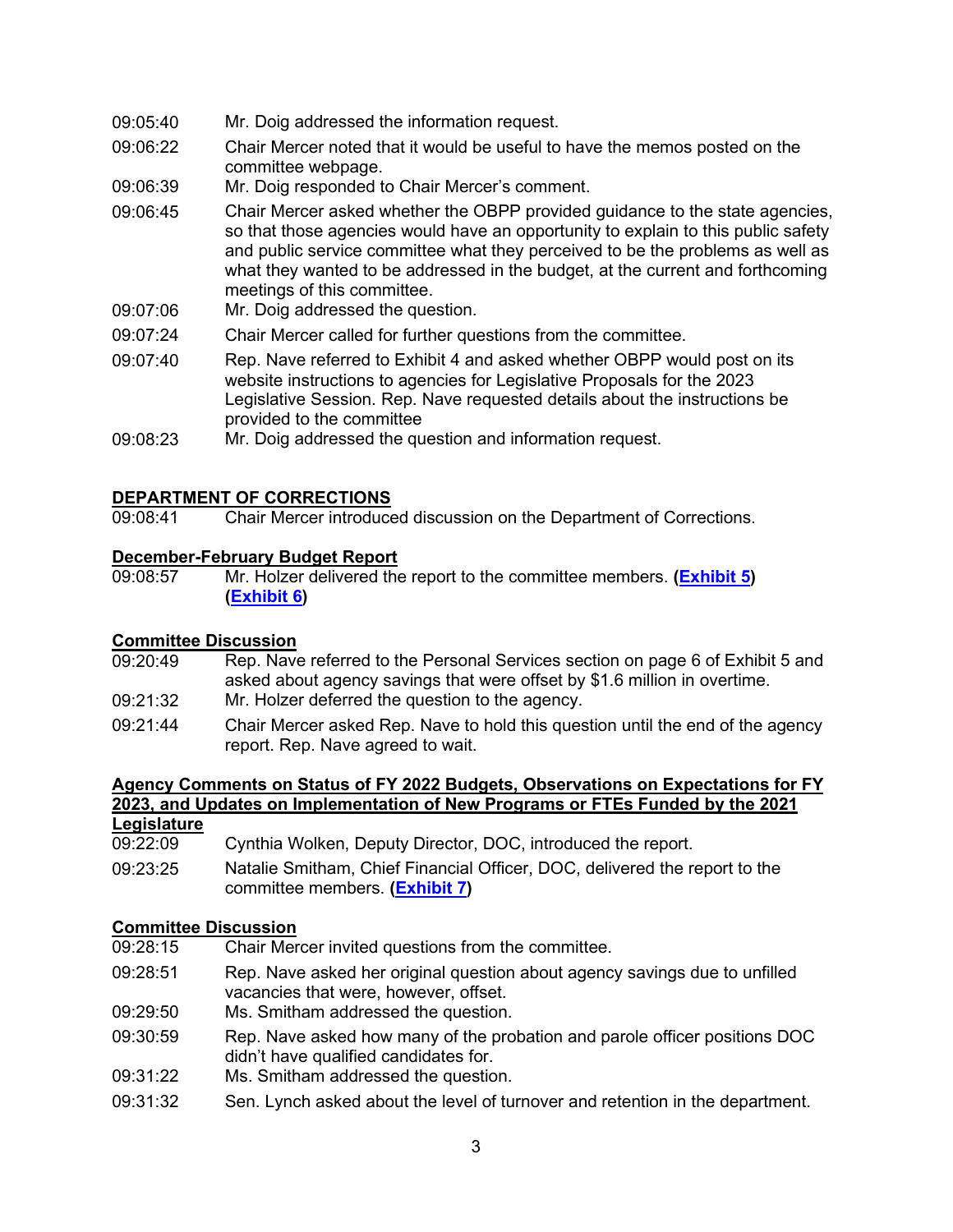- 09:32:00 Ms. Wolken addressed the question.
- 09:32:27 Sen. Lynch requested supplemental information about recruitment and retention efforts be provided to the committee.
- 09:33:04 Chair Mercer referred to Exhibit 5 and to the fact that clinical services division and probation and parole division have spent just below 50 percent and about 51 percent respectively and asked what reasons accounted for the fact that the budget was less than half expended.
- 09:34:00 Ms. Smitham addressed the question.
- 09:34:56 Chair Mercer asked to confirm that the medical costs went down because of Medicaid expansion that provided resources that were not contemplated.
- 09:35:25 Ms. Smitham addressed the question.
- 09:35:29 Chair Mercer noted that it would be helpful to quantify the savings and to understand the potential difference between what was anticipated to be incurred as a result of the budget process and what has actually incurred. Chair Mercer referred to the 12 new positions identified in Exhibit 7 and asked whether there were officers hired in places other than Billings.
- 09:36:52 Ms. Smitham addressed the question.
- 09:37:05 Chair Mercer asked where the 8 positions were anticipated to be filled.
- 09:37:19 Jim Anderson, Public Safety Chief, DOC, addressed the question.
- 09:37:33 Chair Mercer asked whether the remainder of the 5 positions would go to Missoula and Kalispell region.
- 09:37:39 Mr. Anderson asked for clarification on the question.
- 09:37:44 Chair Mercer stated that per information in Exhibit 7, the 12 positions were comprised of 8 probation and parole officers and 4 PSI writers, and the DOC had hired 3 officers in Billings which would leave 5 to be hired. Chair Mercer asked whether those 5 positions would go to Missoula and Kalispell region.
- 09:38:02 Mr. Anderson addressed the question.
- 09:38:16 Chair Mercer asked what positions had been posted and what positions had not yielded positions.
- 09:38:31 Mr. Anderson addressed the question.
- 09:38:47 Chair Mercer asked whether the postings were still active or whether they closed.
- 09:38:53 Mr. Anderson addressed the question.
- 09:39:07 Ms. Wolken provided further information on Chair Mercer's question.
- 09:39:53 Chair Mercer referred to the testimony from the last legislative session as well as from the initial committee meeting and stated that the testimony indicated that there was an urgent need for officers, as well as an apprehension expressed by the DOC about hiring too many people at the same time in the Billings area. Chair Mercer expressed his concern that the DOC was 8 months into the FY and only 3 positions got filled. Chair Mercer expressed his hope that by the time the state got into the beginning of the FY 2023 that all these positions would be filled. Lastly, Chair Mercer asked whether the 3 PSI writer positions were still listed or filled.
- 09:40:58 Mr. Anderson addressed the question.
- 09:41:03 Chair Mercer asked where the 3 PSI writer positions would be based.
- 09:41:08 Mr. Anderson addressed the question.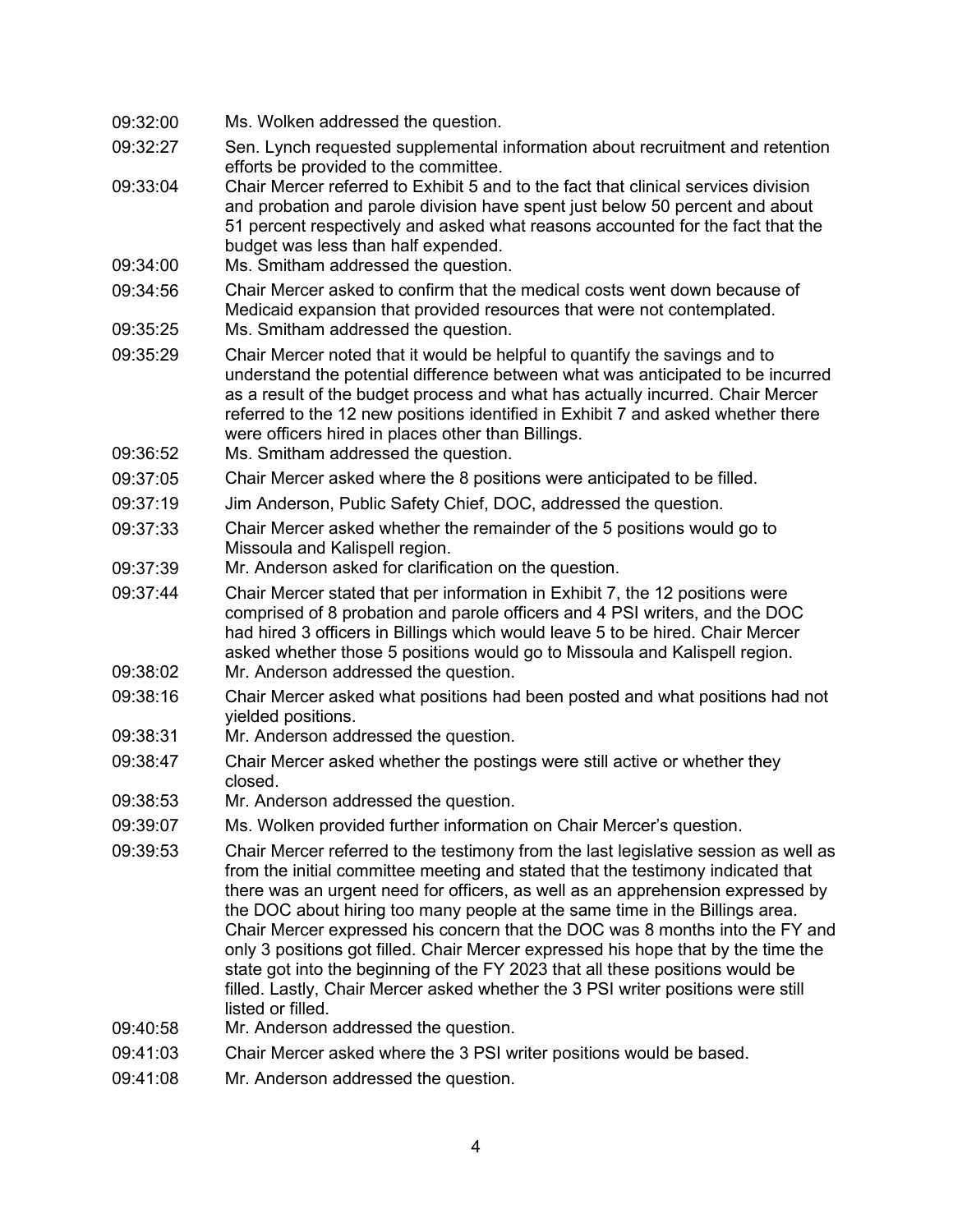- 09:41:42 Chair Mercer requested a supplemental report be provided to the committee after the current meeting. Chair Mercer also asked how the federal money for responding to COVID-19, including ARPA money, was used, as well as whether there were requests by the department to any of the ARPA commission's dollars that were rejected.
- 09:42:35 Ms. Wolken addressed the question.
- 09:45:40 Ms. Smitham provided further details in response to Chair Mercer's question.
- 09:45:57 Chair Mercer stated that it was important for the committee to understand that there hadn't been any supplemental payments to contractors in FY 2021 or FY 2022. Chair Mercer asked whether the latter had been the case.
- 09:46:12 Ms. Smitham addressed the question.
- 09:46:16 Chair Mercer asked whether, when looking at the department's operations, Ms. Smitham felt that the DOC incurred losses that were COVID-19-related that were not reimbursed through a federal resource.
- 09:46:34 Ms. Smitham addressed the question.
- 09:46:46 Chair Mercer asked if any determinations were made regarding to whether that calculation was the same for the department's contractors.
- 09:47:00 Ms. Smitham addressed the question. In her response, Ms. Smitham stated that the secondary impact of COVID-19, specifically, impacts that have resulted from some of the changes in the economy such as wages and inflationary increases have resulted in cost increases that have not been replaced by the federal government.
- 09:48:23 Chair Mercer asked whether the DOC had tried to quantify those secondary impacts.
- 09:48:36 Ms. Smitham addressed the question.
- 09:49:15 Chair Mercer requested that DOC provide a summary with the department's estimation of the secondary, economic impact of the COVID-19 on the department and its contractors. Chair Mercer also asked whether DOC has made any requests of the ARPA commission that were rejected for any resources that would be utilized by the department, including the contractors hired by the department.
- 09:49:57 Ms. Wolken addressed the question and asked Mr. Doig to elaborate further.
- 09:50:12 Mr. Doig addressed the question.
- 09:50:25 Chair Mercer asked whether the department had a conversation about trying to get ARPA dollars that would be utilized to assist contractors that have experienced impacts as a result of COVID-19.
- 09:50:56 Ms. Smitham addressed the question.
- 09:51:47 Brian Gootkin, Director, DOC, provided further elaboration on the question.
- 09:52:45 Chair Mercer asked about the time frame of when the white paper to the DPHHS had to be submitted.
- 09:52:56 Mr. Gootkin addressed the question.
- 09:53:04 Chair Mercer clarified his question and asked whether the department had a goal with respect to when the paper would be prepared and submitted.
- 09:53:33 Mr. Gootkin addressed the question.
- 09:53:46 Chair Mercer requested Mr. Gootkin report back to the committee with information regarding the content and timeframe of the white paper.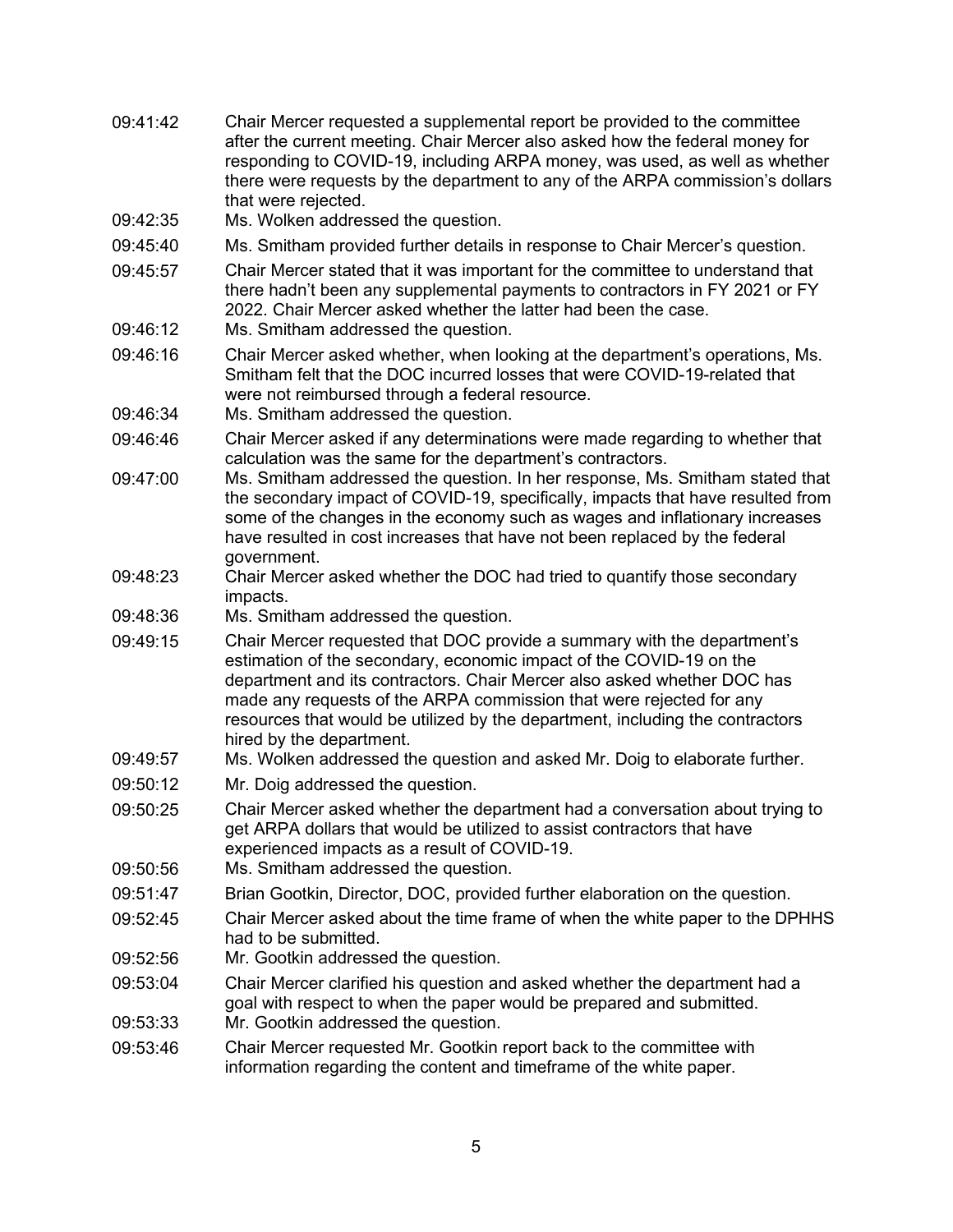- 09:54:40 Chair Mercer referred to the acquisition in the Acadia by the DOC and asked to comment how the use of ARPA dollars would be helpful for the department and what would be achieved if that acquisition took place.
- 09:55:26 Ms. Wolken addressed the question.

### **Prison Staffing: Relationship between Staffing Level and Prison Census**

- Chair Mercer introduced discussion on prison staffing.
- 09:56:56 Ms. Wolken provided introductory remarks on the report.
- 09:57:22 Mr. Anderson provided the overview to the committee members.

### **Committee Discussion**

- Chair Mercer asked whether the 62 vacancies identified in the report from the beginning of February were system wide.
- 09:59:35 Mr. Anderson addressed the question.
- 09:59:44 Chair Mercer asked to elaborate on what the aforementioned vacancies meant with respect to the possible census for inmates at Deer Lodge prison facility. Chair Mercer also asked to clarify what the maximum number of inmates at the Deer Lodge facility was.
- 10:00:13 Mr. Anderson addressed the question.
- 10:00:25 Chair Mercer asked to confirm that the current population was at 1,520.
- 10:00:43 Ms. Smitham addressed the question.
- 10:00:48 Chair Mercer asked how many people could be accommodated at that facility and whether staffing had an effect on that number.
- 10:01:15 Mr. Anderson addressed the question.
- 10:02:11 Chair Mercer asked about overtime vs. regular full-time staff, as well as requested information regarding what could be accommodated at optimal staff level, or, if at less-than-optimal level, then supplemented with overtime.
- 10:04:12 Mr. Gootkin addressed the information request.
- 10:05:11 Sen. Lynch asked whether there has been any analysis of what it would look like if one of the units was closed.
- 10:05:34 Ms. Wolken addressed the question.
- 10:06:51 Sen. Lynch referred to technological innovation and asked whether the department has been exploring opportunities for some staff relief with programs like an automated mail system.
- 10:07:21 Ms. Wolken addressed the question.
- 10:08:44 Mr. Anderson also responded to Sen. Lynch's question about staff relief through automatic applications as well as about effects of a facility being closed.
- 10:10:17 Chair Mercer asked about the length of the Architect & Engineering report.
- 10:10:37 Ms. Wolken addressed the question.
- 10:10:48 Chair Mercer requested an executive summary of the aforementioned report be provided to the committee, so that the committee members could decide whether to have a discussion on it at the next committee meeting. Chair Mercer also asked about a 20-year forecasting model that the DOC created regarding growth in population and the needs associated with that at the facility level.
- 10:11:20 Mr. Holzer addressed the question.
- 10:11:53 Chair Mercer requested that the DOC report to the committee about the forecasting model at the next committee meeting.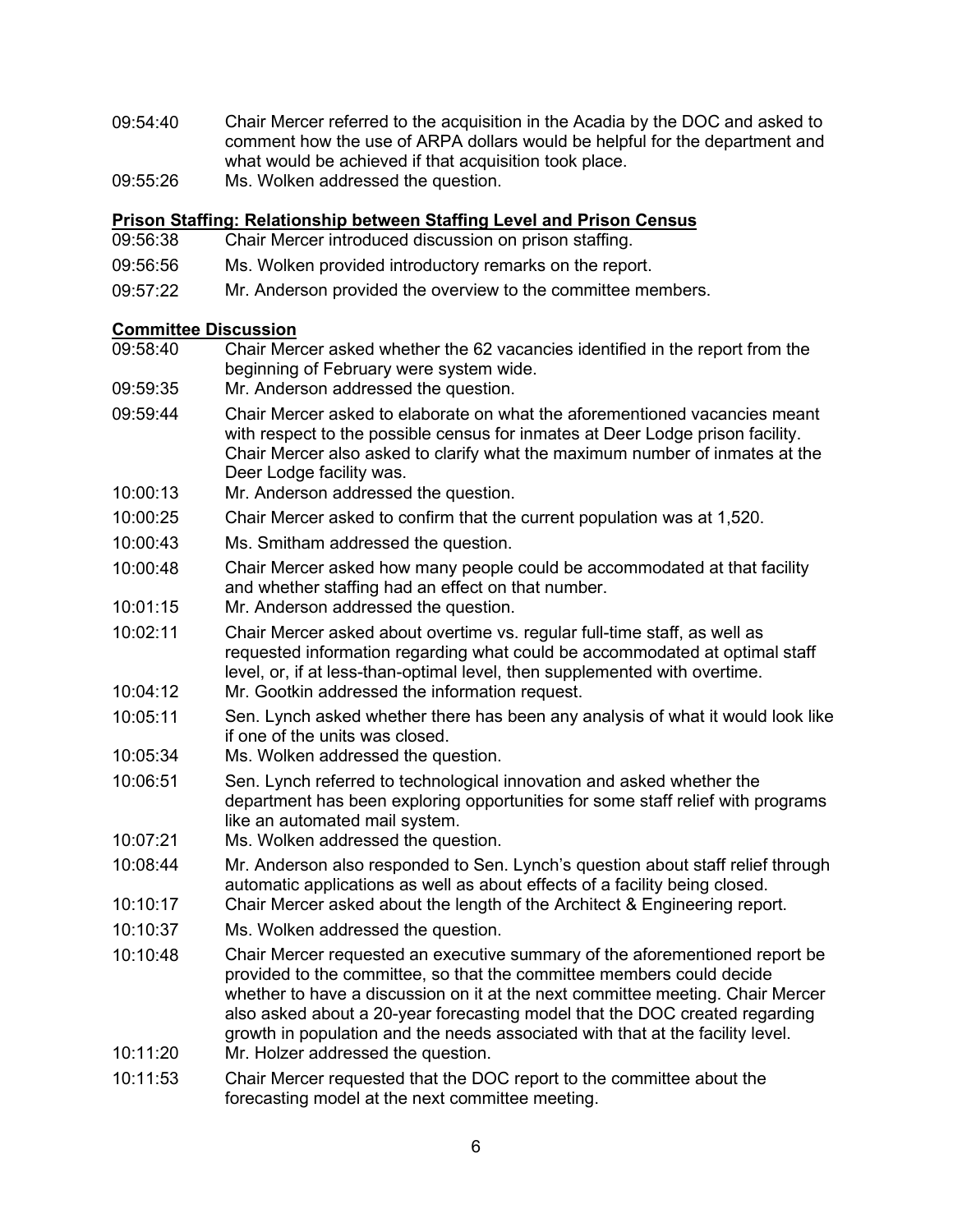10:12:05 Ms. Wolken addressed the information request.

### **Risk Assessments**

- Chair Mercer introduced discussion on risk assessment.
- 10:13:12 Ms. Wolken reported on offender prescreening and placement as directed by HB 2. **[\(Exhibit 8\)](https://leg.mt.gov/content/publications/fiscal/2023-Interim/IBC-D/6.30-Directive-FINAL.pdf)**
- 10:14:06 Chair Mercer directed public to the online location of the report.
- 10:14:34 Sen. Lynch asked whether the risk assessment as discussed was a current policy and practice.
- 10:14:41 Ms. Wolken addressed the question.
- 10:14:45 Sen. Lynch asked to elaborate on the status in the shift in the screening criteria and the placement.
- 10:15:06 Ms. Wolken addressed the question.
- 10:15:49 Sen. Lynch noted that the prescreening piece came out of the courts' desire to have the information available upon sentencing and asked whether the DOC had any follow-up conversations with the courts regarding how this was or was not working for them.
- 10:16:15 Ms. Wolken addressed the question.
- 10:16:46 Sen. Lynch asked whether the changes in risk assessment had resulted in alleviating any pressure with respect to length of stay from the local jails where people were waiting for the evaluation to be administered.
- 10:17:15 Ms. Wolken addressed the question.

### **HB 693 Reporting**<br>10:19:05 Chai

- Chair Mercer opened the discussion on HB 693 reporting and noted that there were no materials online regarding this topic.
- 10:19:41 Ms. Wolken offered her materials.

#### **BRIEF RECESS**

- 10:20:37 Chair Mercer announced a brief recess for the purpose of making copies of the presentation materials to the committee members.
- 10:26:03 Chair Mercer called committee back to order.
- 10:26:24 Ms. Wolken provided a quarterly report on the utilization of drug treatment beds and on any guarantee payments made to the Law and Justice Interim Committee and the Legislative Finance Committee. **[\(Exhibit 9\)](https://leg.mt.gov/content/publications/fiscal/2023-Interim/IBC-D/2021-Oct-to-Dec-County-Jail-Legislative-Reporting.pdf)**

### **Committee Discussion**<br>10:27:34 Chair Mer

Chair Mercer referred to the column entitled "Reason for Delay" on page 2 in Exhibit 9 and asked whether there were any indicators of where the placement was and whether there were places that were routinely lacking capacity.

#### **HB 693 Reporting**

- 10:28:27 Ms. Wolken addressed the question. In her response, Ms. Wolken referred committee's attention to a copy of utilization of treatment facilities report.
- 10:29:51 Chair Mercer noted that the utilization report was not available online. (This report was made available on the committee website for the current meeting.)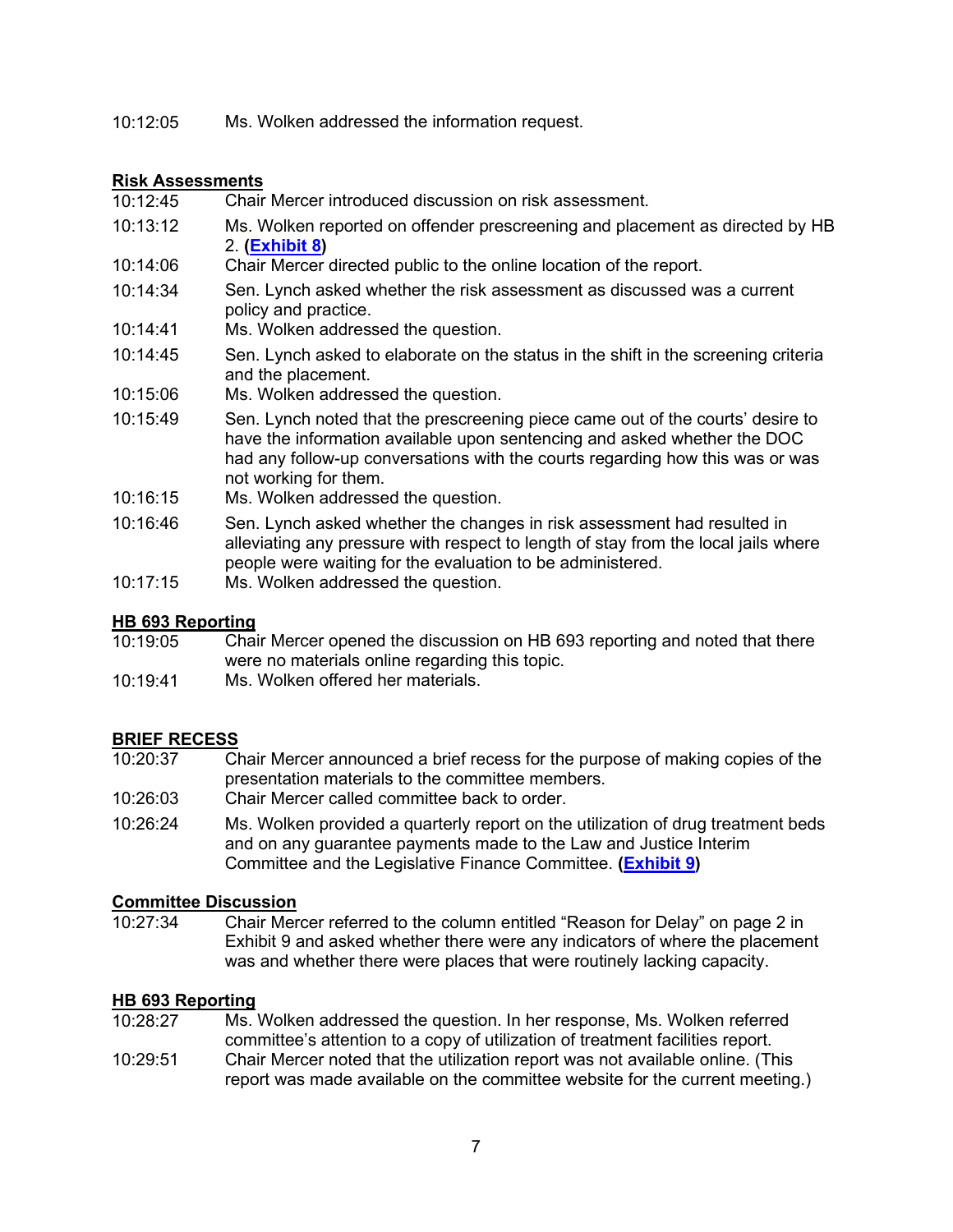| 10:30:16             | Ms. Wolken went over the utilization of treatment facilities report on quarter 2 of<br>FY2022. (Exhibit 10)                                                                                                                                                                                                                             |
|----------------------|-----------------------------------------------------------------------------------------------------------------------------------------------------------------------------------------------------------------------------------------------------------------------------------------------------------------------------------------|
| 10:33:42             | Chair Mercer called for questions from the committee. There were none.                                                                                                                                                                                                                                                                  |
| 10:34:08             | Ms. Smitham provided corrections and clarifications on some of the answers<br>provided earlier in the committee discussion, namely, on the subsistence<br>payments to the community corrections partners.                                                                                                                               |
| 10:34:36             | Director Gootkin addressed earlier questions raised by Chair Mercer regarding<br>probation and parole.                                                                                                                                                                                                                                  |
| 10:36:19             | Chair Mercer noted that the report entitled "Status Update on Legislatively<br>Approved FTE" referred to 12 FTE and asked to clarify about the 14 FTE that<br>Mr. Gootkin was referring to.                                                                                                                                             |
| 10:37:02             | Ms. Smitham addressed the question.                                                                                                                                                                                                                                                                                                     |
| 10:37:38             | Chair Mercer asked about a connection between the creation of 12 FTE in HB2<br>and 2 additional FTE.                                                                                                                                                                                                                                    |
| 10:37:55             | Ms. Smitham addressed the question.                                                                                                                                                                                                                                                                                                     |
| 10:38:00             | Chair Mercer referred to the 14 new positions, 8 out of which were for probation<br>officers acquired through HB 2 process. Chair Mercer asked whether the<br>additional 2 positions - that were contingent upon passage of a separate bill that<br>Ms. Smithan referred to - would be for PSI writers or for probation officers.       |
| 10:38:38             | Ms. Smitham addressed the question.                                                                                                                                                                                                                                                                                                     |
| 10:38:42<br>10:39:02 | Chair Mercer talked about positions of probation officers and locations where<br>those positions needed to be filled. Chair Mercer asked to confirm whether there<br>were unfilled 2 positions in Region 4 and 5 outside Region 4 that were in the<br>category of probation and parole officers.<br>Mr. Gootkin addressed the question. |
| 10:39:30             | Chair Mercer elaborated on the number of positions that were intended for                                                                                                                                                                                                                                                               |
|                      | probation officers and asked to confirm that there were 2 positions had not been<br>hired in Region 4 and 5 positions that had not been hired elsewhere in the state<br>based upon 2021 Session.                                                                                                                                        |
| 10:39:49             | Mr. Anderson went over the list of the positions and where they were allocated.                                                                                                                                                                                                                                                         |
| 10:40:53             | Chair Mercer noted that according to his calculations, those positions were not<br>amounting to 10.                                                                                                                                                                                                                                     |
| 10:41:15             | Mr. Anderson addressed Chair Mercer's question and noted that he counted 10<br>positions.                                                                                                                                                                                                                                               |
| 10:41:47             | Chair Mercer asked to confirm that in that group the only hires that had been<br>made were the 3 positions in Region 4.                                                                                                                                                                                                                 |
| 10:42:19             | Mr. Anderson noted that he could follow up with that information.                                                                                                                                                                                                                                                                       |
| 10:42:47             | Chair Mercer requested the DOC provide information about where the<br>department was in the hiring process, showing the deployment resources,<br>including internal movements and hiring for the newly opened positions as a<br>result of those internal movements.                                                                     |
| 10:43:36             | Mr. Holzer stated that both reports were provided to the LFD staff and that they<br>were now available online.                                                                                                                                                                                                                          |

# **Public Comment – Department of Correction Topics**<br>10:44:22 Chair Mercer opened public comment.

- Chair Mercer opened public comment.
- 10:44:42 Amy Tenney, President, Montana Community Corrections Association, expressed the need for significant increase in funding and discussed reasons as to why the association had to increase wages. Ms. Tenney offered tours of the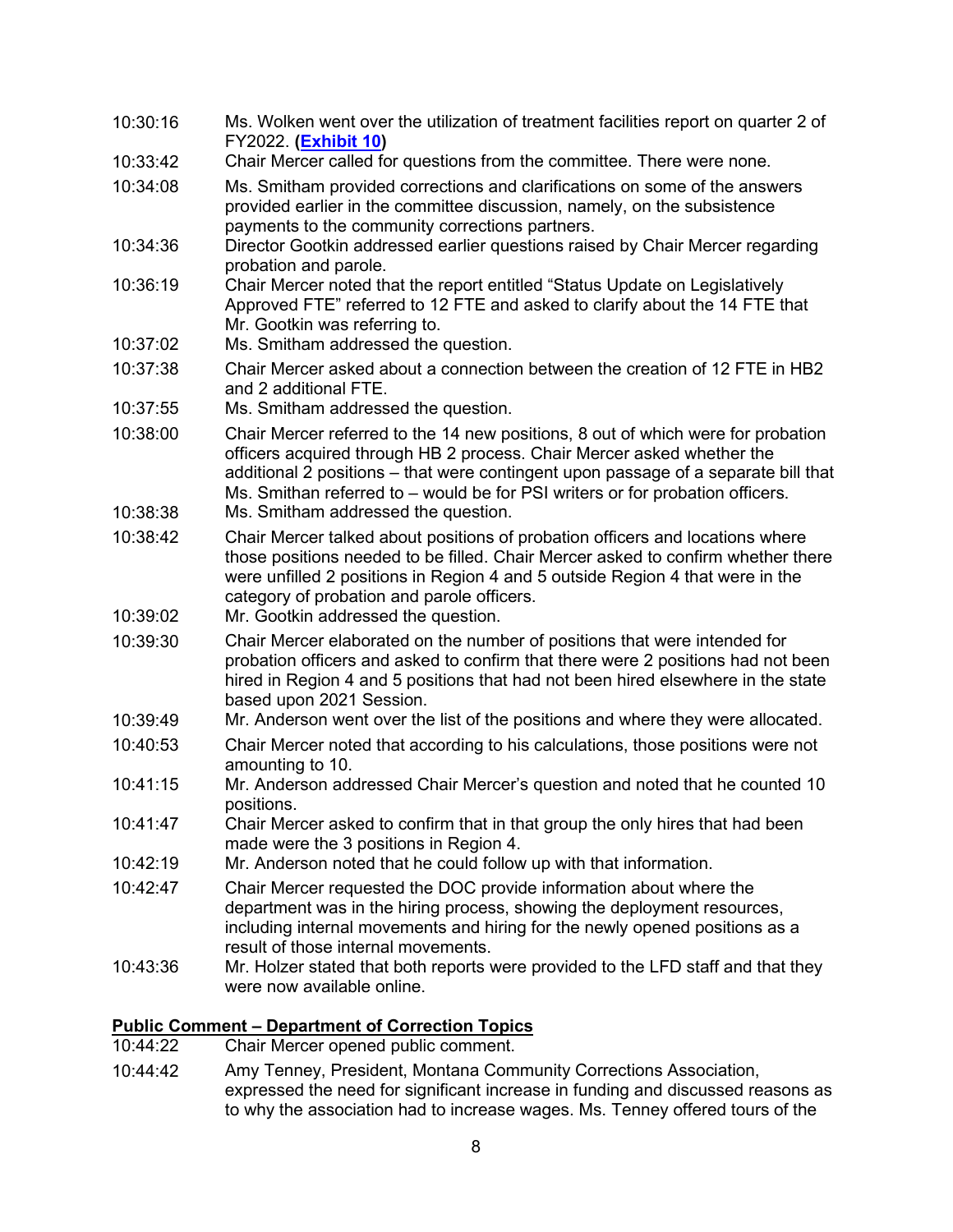facilities that the association oversees and thanked the committee for including a discussion on the agenda for the next meeting.

- 10:49:22 Erin McGowan, Montana Community Corrections Association, addressed some of the questions brought up in the committee discussion and emphasized an urgent need for paying a better rate than the fast food industry.
- 10:54:20 Alan Scanlon, Executive Director, Great Falls Pre-Release Services, spoke about additional hiring and salary requirements. Mr. Scanlon also spoke about focusing on re-entry and the fact that the majority of the residents came from the community or an assessment or sanction center.
- 10:57:31 Chair Mercer closed public comment and thanked the DOC staff.

### **OFFICE OF PUBLIC DEFENDER**<br>10:57:55 Chair Mercer opene

Chair Mercer opened the discussion on the Office of Public Defender (OPD).

### **December-February Budget Report**<br>10:58:25 Mr. Holzer presented th

- Mr. Holzer presented the report to the committee members. **[\(Exhibit 11\)](https://leg.mt.gov/content/publications/fiscal/2023-Interim/FY22-March/OPD.pdf)**
- 11:04:13 Chair Mercer invited questions from the committee. There were none.

#### **Agency Comments on Status of FY 2022 Budgets, Observations on Expectations for FY 2023, and Updates on Implementation of New Programs or FTEs Funded by the 2021 Legislature**

| <u>________</u> |                                                                                                     |
|-----------------|-----------------------------------------------------------------------------------------------------|
| 11:04:25        | Rhonda Lindquist, Director, Office of Public Defender (OPD), introduced staff                       |
|                 | members participating in the current meeting: Travis Tilleman, Human                                |
|                 | Resources Administrator, and Brett Schandelson, Development and Operations                          |
|                 | Bureau Chief. Ms. Lindquist introduced the discussion and explained where                           |
|                 | reports used in today's presentation could be found on the division website.                        |
| 11:08:52        | Mr. Tilleman emphasized that the agency was struggling to fill vacant positions                     |
|                 | لمقاملهما والمستحدث والمسافر ومستحمرها والمتحا ويمانيه والمستحدث والمستحدث ومقوله المستحد والمستحدث |

- as the candidates accept positions and then leave because they are unable to find housing.
- 11:10:45 Ms. Lindquist spoke about the data regarding new cases and deferred further discussion to Mr. Shandleson.
- 11:11:11 Mr. Schandelson provided an update to the committee members. **[\(Exhibit 12\)](https://leg.mt.gov/content/publications/fiscal/2023-Interim/IBC-D/IBC-Materials-March-16-2022.pdf)**

### **Committee Discussion**

- Chair Mercer asked to clarify the breakdown between felony charges and nonfelony charges.
- 11:13:44 Mr. Schandelson addressed the question and continued his presentation.

### **HB 2 Quarterly Reporting: New Cases Filed and Number of Cases Worked**<br>11:25:30 Mr. Schandelson provided an HB 2 quarterly report.

Mr. Schandelson provided an HB 2 quarterly report.

#### **ARPA Funding: Uses and Early Results**

- 11:26:34 Mr. Schandelson updated the committee on ARPA funding.
- 11:30:00 Ms. Lindquist provided closing remarks on the report delivered by Mr. Schandelson.

### **Committee Discussion**

Chair Mercer asked to summarize how deployment of contractors in Billings using ARPA money has been progressing.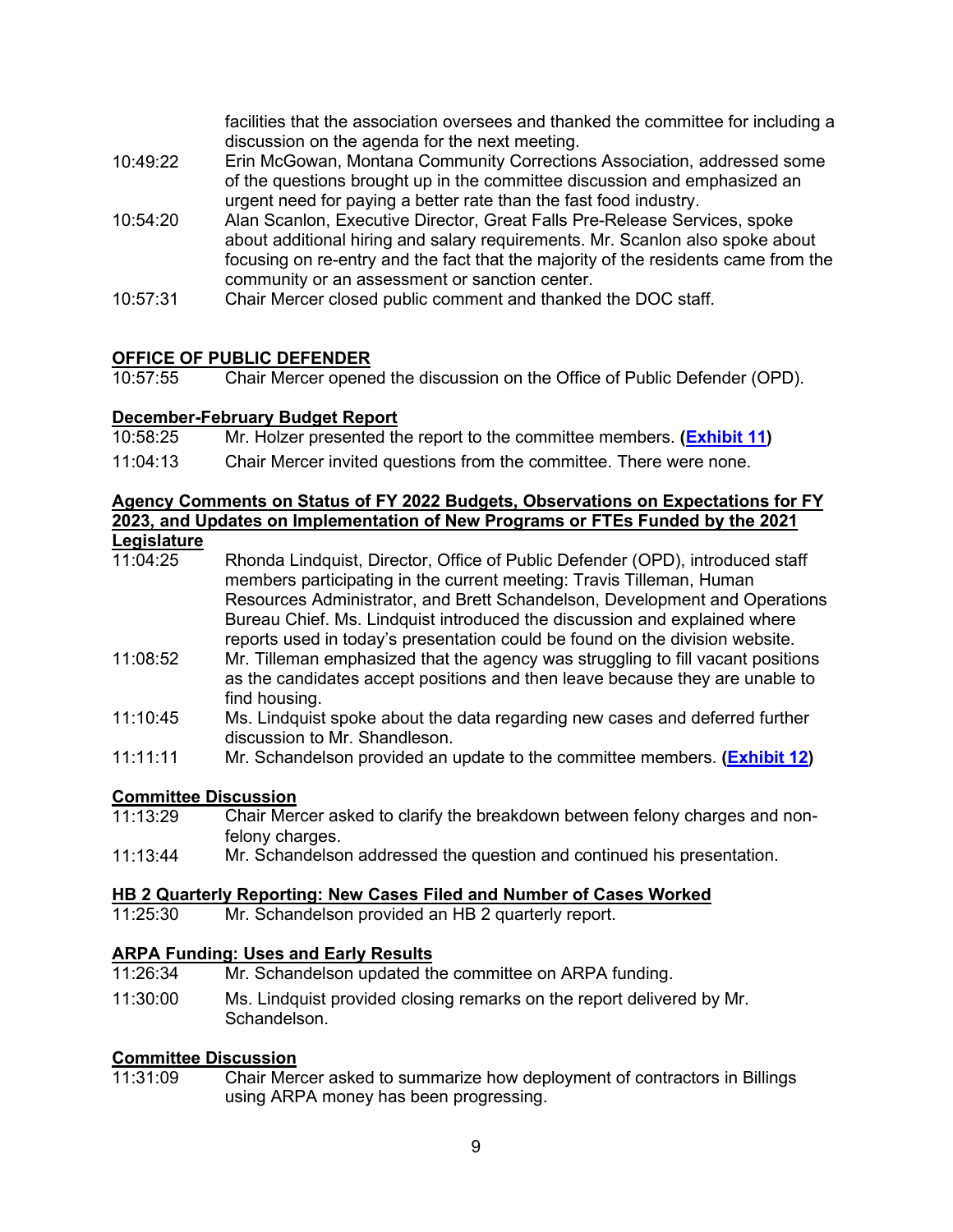- 11:32:59 Mr. Schandelson addressed the question.
- 11:33:36 Chair Mercer requested information regarding real time assessment of the breakdown of the first chart in Exhibit 12, on the felony vs. non-felony matters statewide, be provided to the committee at a later time, so that the committee could gain a better understanding of the nature of that work. Chair Mercer also asked whether the department considered relying on the model used in the Yellowstone County for the non-felony cases but in other urban areas.
- 11:34:36 Ms. Lindquist addressed the question regarding Yellowstone County model.
- 11:36:07 Chair Mercer elaborated further on his information request and asked how many of those matters were handled by contractors as opposed to regular employees. Chair Mercer also requested to break data down by county and by the judicial district, as well as requested information provided to Mr. Doig be given to the committee.
- 11:38:02 Chair Mercer asked about the data source for the entry-level yearly attorney pay in Montana being \$86,000.
- 11:38:31 Mr. Schandelson addressed the question.
- 11:39:58 Chair Mercer noted that the committee wanted to see as precise data as possible regarding the inventory of what those graduating from law school get paid and what exactly lawyers get paid for doing government work.
- 11:42:20 Ms. Lindquist addressed Chair Mercer's comment.
- 11:43:13 Mr. Tilleman also addressed Chair Mercer's comment.
- 11:43:36 Rep. Seekins-Crowe referred to what Mr. Schandelson reported on felony vs. non-felony misdemeanor and asked Chair Mercer whether he thought that the committee would be getting enough information to make an assessment unless the committee also heard from the county attorneys as well, as it seemed that those type of cases were not brought forward in Yellowstone county.
- 11:44:33 Chair Mercer responded the question.
- 11:45:17 Rep. Seekins-Crowe elaborated further on seeking information from the city and county attorneys regarding workload affecting their ability to bring forward those types of cases.
- 11:45:28 Chair Mercer agreed with Rep. Seekins-Crowe's idea and noted that it would be useful to have a panel of judges and a panel of county attorneys to make their observations. Chair Mercer also elaborated on reasons as to why this committee was interested in a certain level of granularity in the requested information.
- 11:47:27 Ms. Lindquist addressed the point Chair Mercer raised about the dip shown in the data in Exhibit 12.
- 11:48:36 Chair Mercer requested Mr. Doig provide information obtained from the Board of Crime Control regarding the question about pipeline as well as a summary of the Board's reporting on crime in Montana and the Uniform Crime Report data from the FBI.
- 11:49:39 Chair Mercer asked whether it would be possible to send a hard copy containing information from each hotlink provided in the document entitled "Fiscal Year 2021 Report to the Governor, the Legislature, and the Supreme Court." **[\(Exhibit 13\)](https://opd.mt.gov/_docs/GovernorsReport/2021/Directors-Letter-FY-2021-Annual-Report.pdf)**
- 11:50:09 Ms. Lindquist addressed the question.
- 11:50:26 Mr. Schandelson also addressed the question and noted that there was a volume of information with a high level of granularity containing in those links and requested more direction from the committee.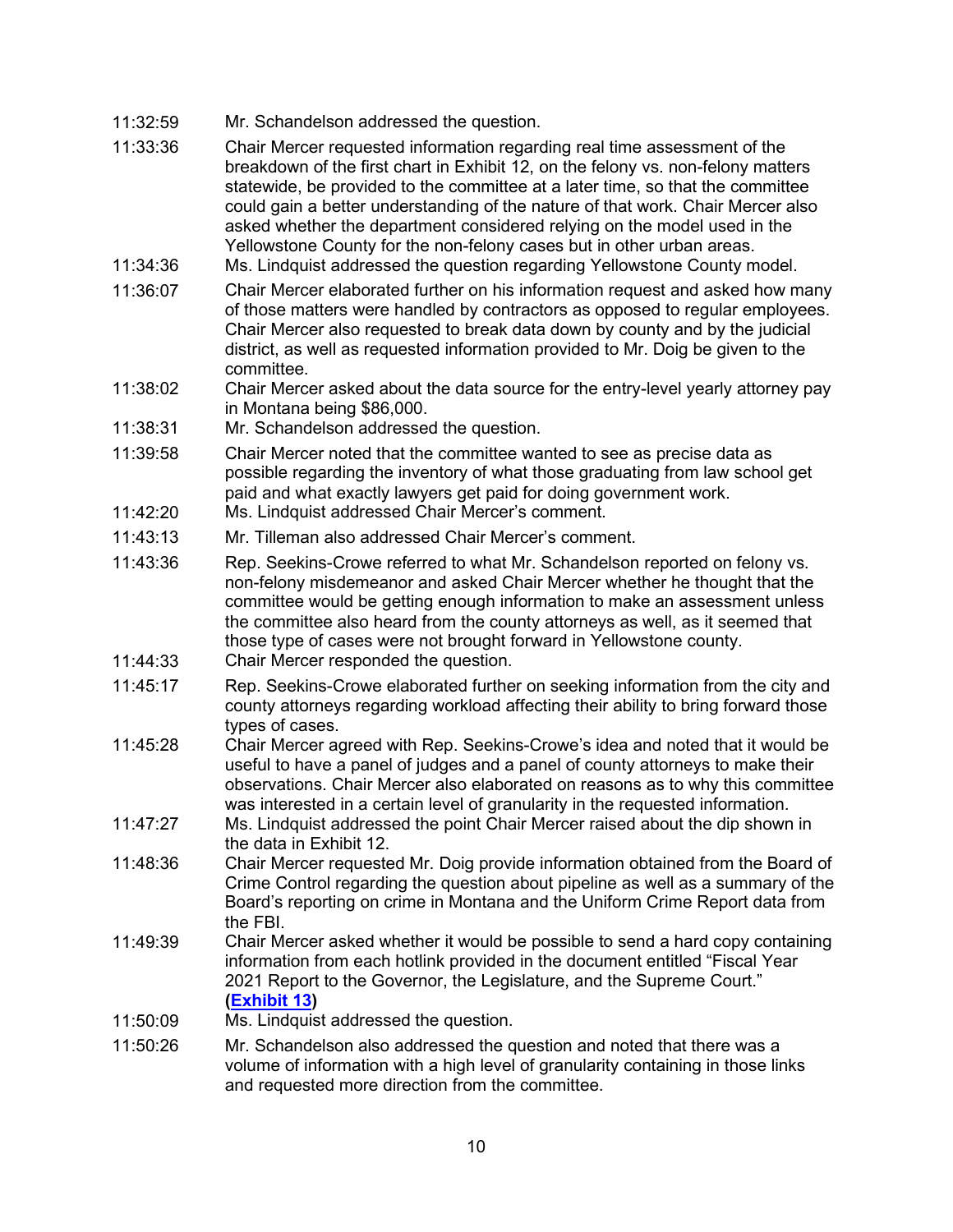- 11:52:53 Chair Mercer expressed his agreement and stated that the committee would communicate with the LFD with specific information requests.
- 11:53:20 Ms. Lindquist noted that the department could bring the dashboard up and walk through it at the next committee meeting.
- 11:53:34 Chair Mercer confirmed that those who would be interested in the data could access it through the links as shown in Exhibit 13.
- 11:53:54 Mr. Holzer requested Mr. Schandelson provide the document that he was using on the screen during his report, so that it could be linked on the committee's webpage.
- 11:54:41 Mr. Schandelson asked Mr. Holzer for his feedback regarding information that the department would provide to the LFD and the committee.
- 11:54:53 Mr. Holzer addressed the question.
- 11:55:03 Chair Mercer referred to Exhibit 11 and asked about the 26 vacancies and how many of those were for lawyers.
- 11:55:45 Mr. Tilleman addressed the question.
- 11:55:57 Chair Mercer asked about changes taking place from February 1st, 2022.
- 11:56:05 Mr. Tilleman addressed the question.
- 11:56:12 Chair Mercer asked about locations of the duty stations associated with those positions.
- 11:56:31 Mr. Tilleman addressed the question.
- 11:57:40 Chair Mercer asked a further question regarding duty stations.
- 11:57:53 Mr. Tilleman addressed the question.
- 11:59:06 Chair Mercer referred to the 2 positions that still needed to be filed in Bozeman and asked whether it was contemplated that those positions would be filled with candidates coming from out of state.
- 11:59:27 Mr. Tilleman addressed the question.
- 12:00:02 Chair Mercer requested information about vacancies be provided to the committee prior to the next committee meeting.

### Public Comment<br>12:00:28 Cha

12:00:28 Chair Mercer invited public comment. There was none. Chair Mercer closed discussion on the OPD.

#### **LUNCH RECESS**

12:01:27 The committee recessed for lunch.

#### **PUBLIC SERVICE COMMISSION**

13:03:41 Rep. Nave assumed chairmanship. Chair Nave called committee to order and introduced discussion on the Public Service Commission (PSC).

### **December-February Budget Report**<br>13:04:27 Mr. Holzer presented th

- 13:04:27 Mr. Holzer presented the budget report to the committee members. **[\(Exhibit 14\)](https://leg.mt.gov/content/publications/fiscal/2023-Interim/FY22-March/PSC.pdf)**
- 13:06:52 Chair Nave called for questions from the committee. There were none.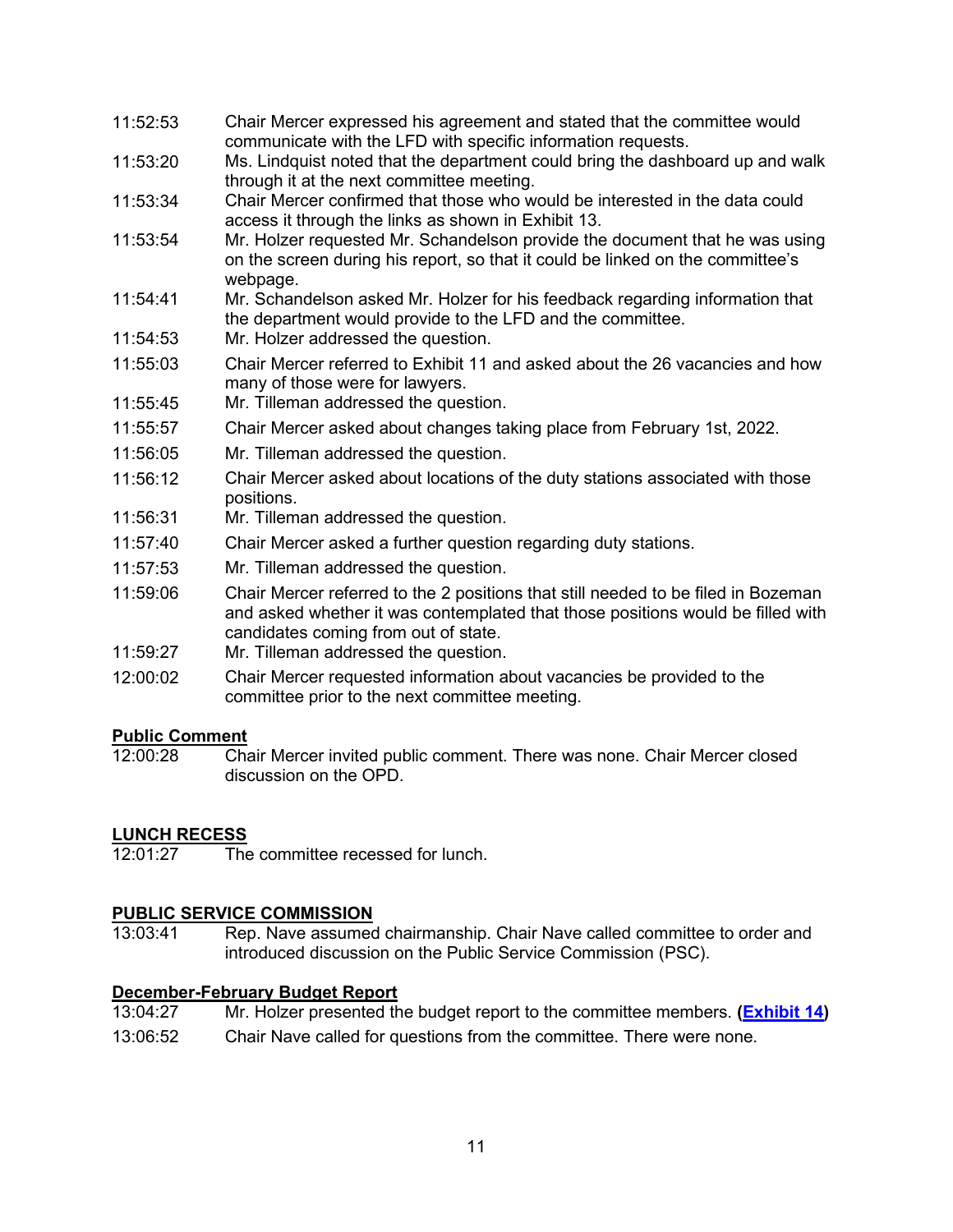### **Agency Comments on Status of FY 2022 Budgets, Observations on Expectations for FY 2023, and Updates on Implementation of New Programs or FTEs Funded by the 2021 Legislature**<br>13:07:07

James Brown, Chairman, Public Service Commission (PSC), provided an update to the committee members.

#### **Committee Discussion**

- 13:15:07 Chair Nave asked about the process of returning money to the general fund.
- 13:15:45 Mr. Brown addressed the question.
- 13:16:28 Staci Litschauer, Financial Specialist, PSC, also addressed Chair Nave's question.
- 13:17:13 Chair Nave asked whether the committee needed to take executive action.
- 13:17:20 Ms. Litschauer addressed the question.

#### **Software Modernization (REDDI) Project Update**

- 13:17:25 Chair Nave opened the discussion on REDDI project update.
- 13:17:42 Jennifer Fielder, Commissioner, District 4, PSC, provided a report on repair and replacement of Electronic Database for Docket Information as well as provided an update on the performance assurance account. **[\(Exhibit 15\)](https://leg.mt.gov/content/publications/fiscal/2023-Interim/IBC-D/MPSC-Preliminary-Report%20-REDDI-adopted-1-25-22.pdf)**

### **Committee Discussion**

- Chair Nave asked about the appropriation timeline.
- 13:26:31 Ms. Fielder addressed the question.
- 13:27:31 Chair Nave asked about the deadline and the overall bid process for vendors.
- 13:27:52 Ms. Fielder addressed the question.
- 13:28:54 Chair Nave referred to a former attempt to turn some of the state agencies into businesses and a need to identify potential customers and asked who potential customers of the PSC would be.
- 13:29:49 Ms. Fielder addressed the question.
- 13:30:49 Chair Nave called for further questions from the committee. There were none.

#### **Strategic Plan/Agency Reorganization Update**

- 13:31:11 Ms. Fielder asked to defer this update and present it at the next committee meeting.
- 13:31:40 Chair Nave agreed to have the update presented to the committee members at the next committee meeting.
- 13:31:54 Chair Nave called for public comment. There was none.

# **DEPARTMENT OF JUSTICE**<br>13:32:38 Chair Nave ope

Chair Nave opened discussion on the Department of Justice (DOJ).

### **December-February Budget Report**<br>13:32:55 Mr. Holzer presented th

- Mr. Holzer presented the report to the committee members. **[\(Exhibit 16\)](https://leg.mt.gov/content/publications/fiscal/2023-Interim/FY22-March/DOJ.pdf)**
- 13:41:39 Chair Nave called for questions from the committee. There were none.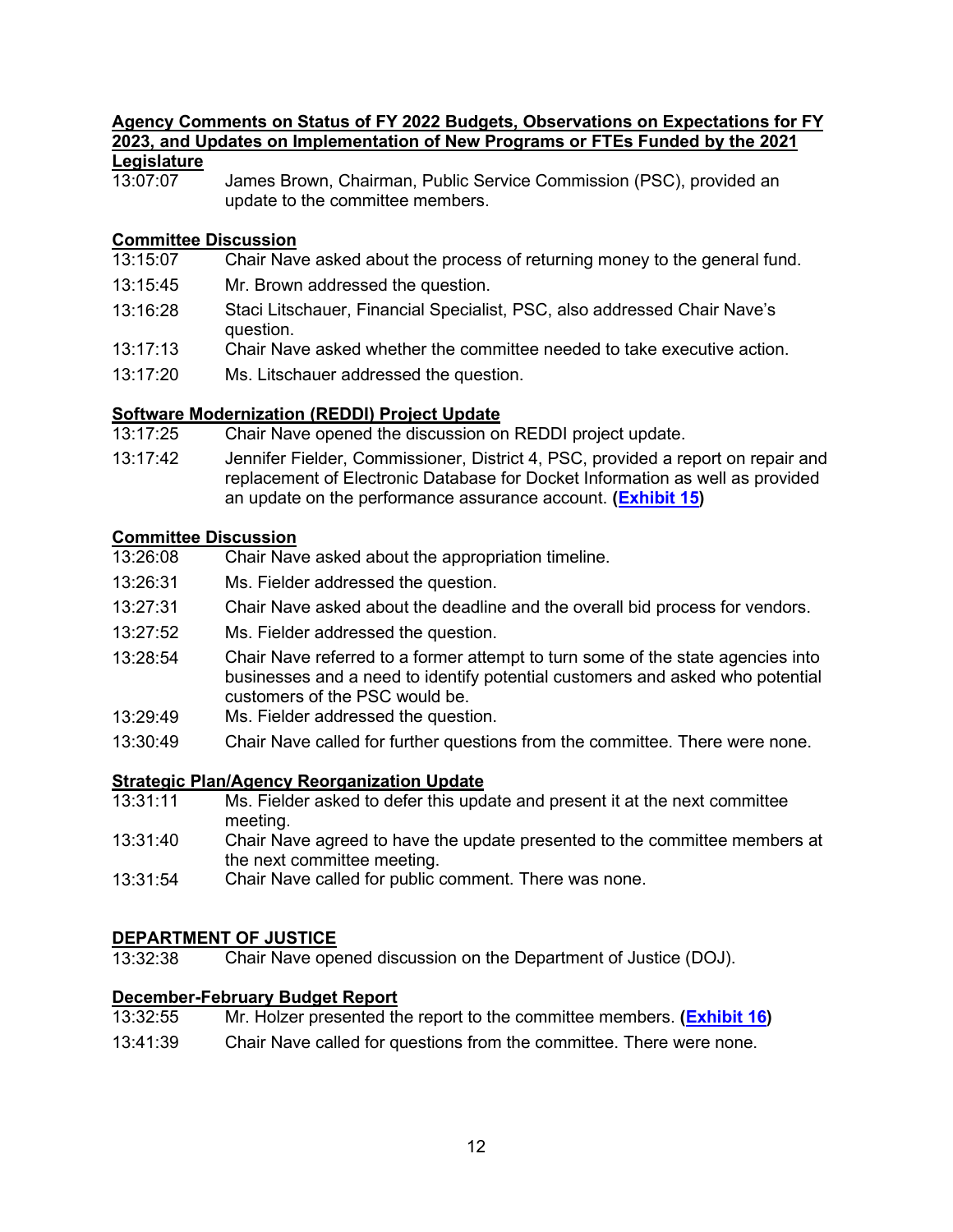#### **Agency Comments on Status of FY 2022 Budgets, Observations on Expectations for FY 2023, and Updates on Implementation of New Programs or FTEs Funded by the 2021 Legislature**

| $-0.91$ . $-0.00$ . $-0.00$ |                                                                                 |
|-----------------------------|---------------------------------------------------------------------------------|
| 13:41:59                    | Will Selph, Chief of Staff, DOJ, provided introductory remarks about the report |
|                             | and introduced the DOJ staff present in the meeting.                            |
| 10.10.21                    | Note Themse, Chief Einensial Officer, $DQI$ provided an undate to the           |

- 13:42:31 Nate Thomas, Chief Financial Officer, DOJ, provided an update to the committee members. **[\(Exhibit 17\)](https://leg.mt.gov/content/publications/fiscal/2023-Interim/IBC-D/Exhibit17.pdf)**
- 13:47:19 Chair Nave called for questions from the committee. There were none.
- 13:47:42 Kris Hansen, Chief Deputy Attorney General, DOJ, provided additional information regarding the updates delivered by Mr. Thomas.

### **Committee Discussion**<br>13:52:27 Rep. Kerr-

- Rep. Kerr-Carpenter asked whether there was a similar problem with hiring on the criminal prosecution side as with hiring on the civil side for the natural resource attorney position.
- 13:53:02 Ms. Hansen addressed the question.
- 13:55:00 Rep. Kerr-Carpenter asked about a trend for hiring by the division, in the last year.
- 13:55:30 Ms. Hansen addressed the question.
- 13:55:46 Chair Nave invited further questions from the committee. There were none.

#### **Drug Taskforce**

- 13:56:06 Steve Crawford, Bureau Chief, Narcotics Bureau, DOJ, provided an overview of the Drug Force funding streams and interagency cooperation. **[\(Exhibit 18\)](https://leg.mt.gov/content/publications/fiscal/2023-Interim/IBC-D/Department-of-Justice-Explanation-of-FTE-Movements.pdf)** 13:58:32 Rep. Mercer returned to the meeting.
- 13:59:56 Mr. Holzer advised the committee members that currently the report (Exhibit 18) was linked and available for view on the committee webpage under the materials for the previous meeting that took place in December 2021.
- 14:01:00 Mr. Crawford resumed providing the overview.

### **Committee Discussion**<br>14:03:01 Chair Nav

- Chair Nave invited questions from the committee.
- 14:03:16 Rep. Mercer referred to Exhibit 18 and noted that the Byrne numbers seemed smaller than a decade ago and asked whether that was correct.
- 14:03:49 Bryan Lockerby, Division of Criminal Investigation Administrator, DOJ, addressed the question.
- 14:05:00 Rep. Mercer resumed chairmanship. Chair Mercer requested a report be provided to the committee members prior to the next committee meeting regarding to what the Byrne distribution was by grantee previously compared to where the matters stood now and regarding to whether there were adequate resources to fund the Task Force.
- 14:06:39 Mr. Crawford addressed the question.

### **Update on 9-1-1 and Public Safety Radio System**

- Chair Mercer opened the discussion on the 9-1-1 and public safety radio system.
- 14:08:30 Ms. Hansen confirmed with Chair Mercer what specifically the committee was interested in hearing.
- 14:09:46 Chair Mercer noted that the committee was interested in the progress of the implementation of the system.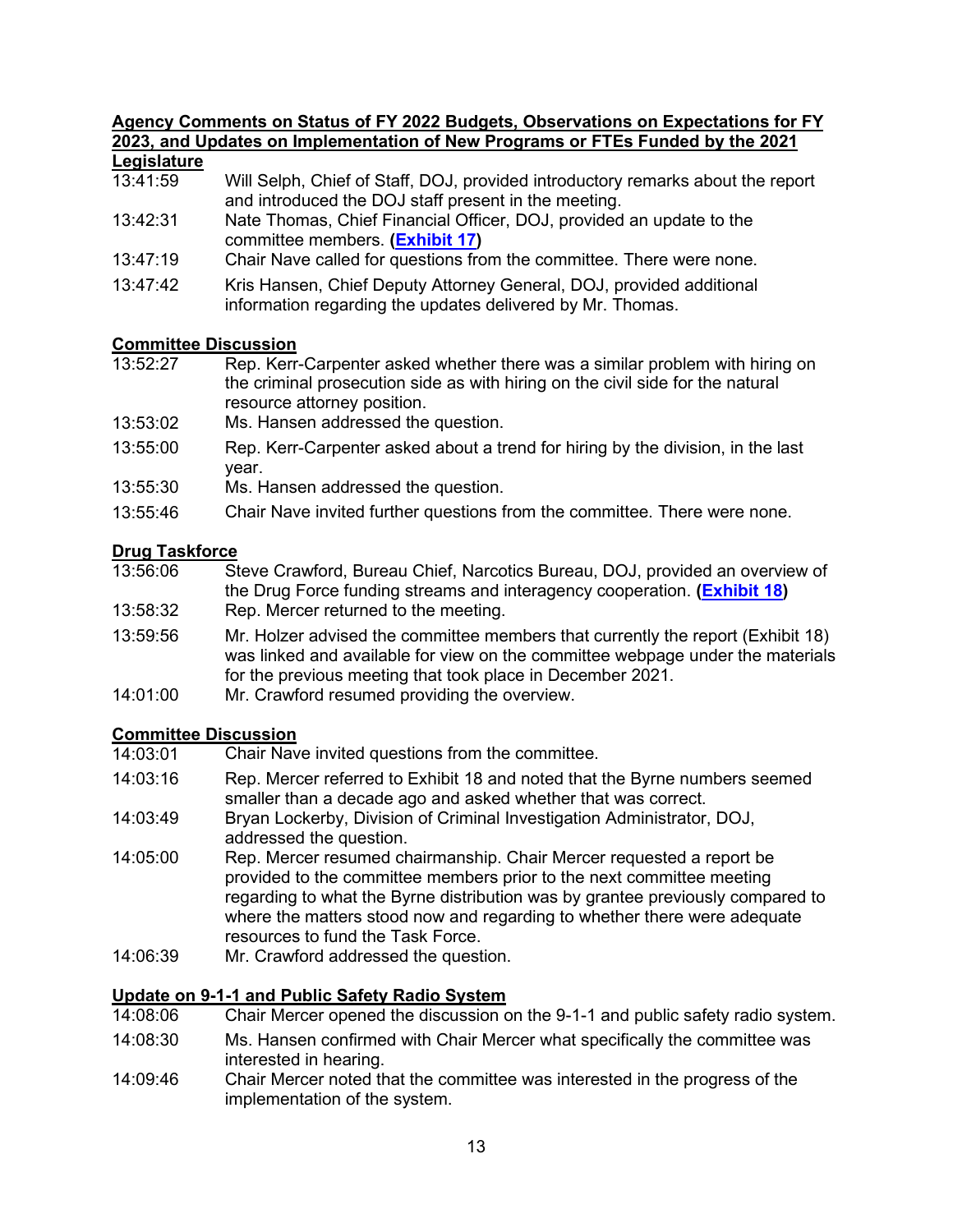#### 14:10:37 Ms. Hansen provided introductory remarks to the presentation.

- 14:11:45 Mike Feldman, Program Manager, Highway Patrol Division, DOJ, delivered the report.
- 14:20:29 Chair Mercer asked whether there was a map associated with the presentation.
- 14:20:36 Mr. Feldman addressed the question.
- 14:20:43 Chair Mercer asked why there was 3 maps as opposed to 1.
- 14:20:56 Mr. Feldman explained the reasons.
- 14:22:29 Chair Mercer asked what it would cost for a local government to install the system if that area didn't have it and had to install it anew.
- 14:22:59 Ms. Hansen addressed the question.
- 14:27:39 Chair Mercer requested the survey results be provided to the committee.
- 14:27:49 Ms. Hansen addressed the information request.
- 14:28:14 Chair Mercer reiterated his question about the cost of the system for any given locality.
- 14:28:37 Mr. Feldman elaborated on the question.
- 14:30:08 Ms. Hansen provided concluding remarks about the report.
- 14:35:52 Chair Mercer thanked the department for the report.

#### **Discussion of Human Trafficking Response**

- 14:36:34 Chair Mercer opened discussion on the human trafficking response.
- 14:37:29 Bryan Lockerby, Division of Criminal Investigation Administrator, DOJ, delivered part of the report.
- 14:40:25 Mr. Crawford provided further details.

#### **Committee Discussion**

- 14:42:50 Chair Mercer asked to elaborate on the role of the NGOs.
- 14:43:10 Mr. Crawford addressed the question.
- 14:44:39 Mr. Selph provided further elaboration on the question.
- 14:46:38 Chair Mercer asked whether the 2 positions would supplement what the office had already been doing or whether these positions were supplanted with additional dollars.
- 14:47:25 Mr. Lockerby addressed the question.

#### **Process for Providing Supplies to County Offices**

- 14:48:13 Chair Mercer opened the discussion on the process for providing supplies to county offices.
- 14:49:30 Mr. Holzer explained where to find the materials online.
- 14:49:44 Mr. Selph provided the report to the committee members. **[\(Exhibit 19\)](https://leg.mt.gov/content/publications/fiscal/2023-Interim/IBC-D/IBC-Presentation-v2.pdf)**

#### **Committee Discussion**

- 14:58:41 Rep. Nave asked whether the expenditures were for purchasing laptops or all required IT equipment.
- 14:59:22 Mr. Selph addressed the question.
- 14:59:35 Rep. Nave asked whether the laptops were purchased in bulk.
- 14:59:52 Mr. Selph addressed the question.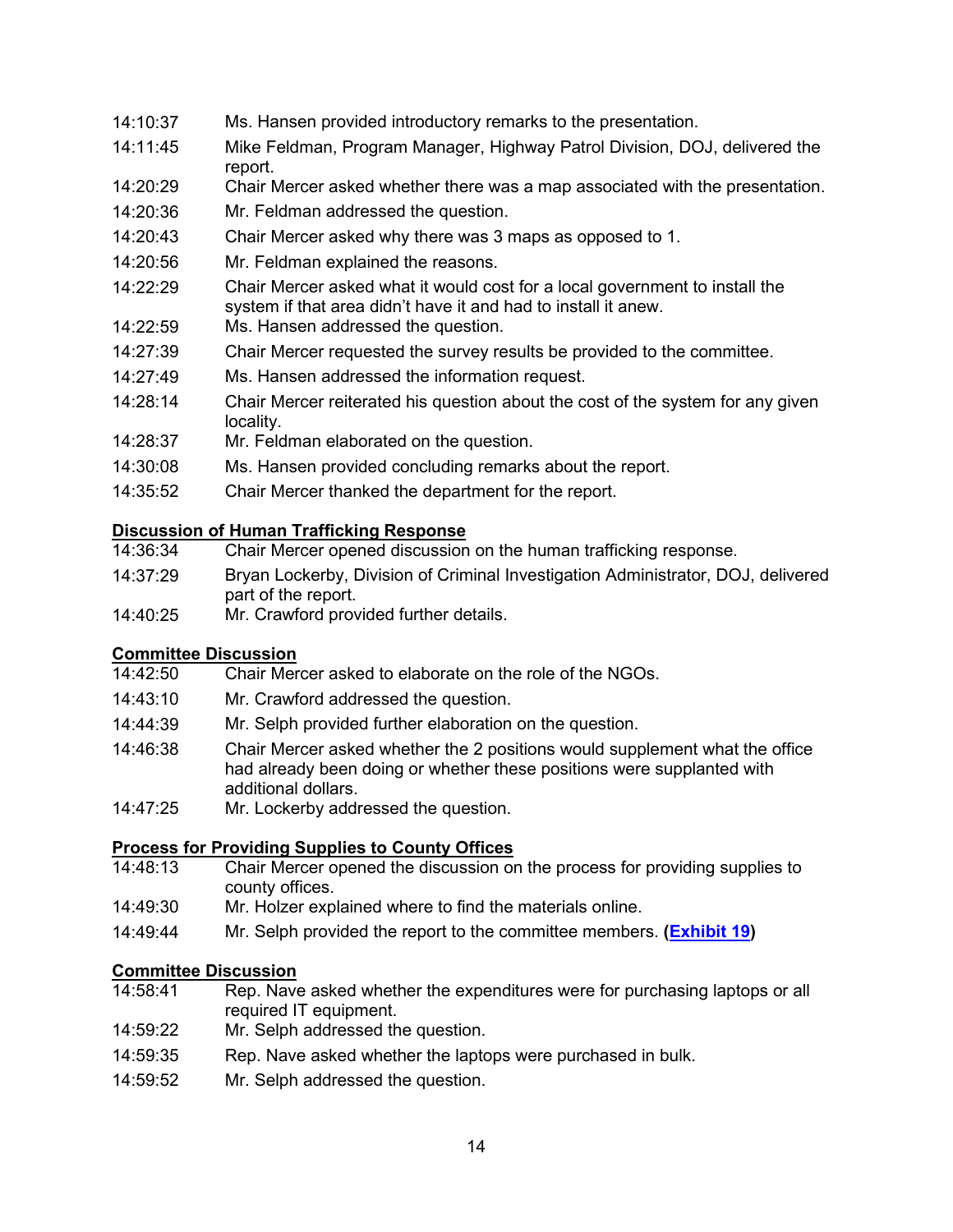- 15:00:42 Rep. Nave requested a copy of the interlocal agreement be provided to the committee. Rep. Nave noted that even though it was a small dollar amount, it would be useful to understand the contract.
- 15:01:45 Mr. Selph addressed the information request.
- 15:01:59 Chair Mercer referred to Exhibit 17 and asked whether the FTE transfers had to be approved by the OBPP office.
- 15:03:10 Ms. Hansen addressed the question.
- 15:03:15 Chair Mercer requested a summary of what the positions mentioned by Ms. Hansen entailed.
- 15:04:48 Ms. Hansen addressed the question.
- 15:06:31 Chair Mercer reiterated that a one-page summary would be sufficient for the present.
- 15:07:09 Mr. Doig also addressed the original question from Chair Mercer.
- 15:07:33 Nate Thomas, DOJ, provided further elaboration on the question.
- 15:08:46 Chair Mercer closed the discussion on the DOJ and invited public comment. There was none.

### **BOARD OF CRIME CONTROL**<br>15:09:26 Chair Mercer intro

Chair Mercer introduced discussion on the Board of Crime Control.

### **Board Updates**

Natalia Bowser, Bureau Chief, Crime Control Bureau, provided the updates. **[\(Exhibit 20\)](https://leg.mt.gov/content/publications/fiscal/2023-Interim/IBC-D/Victim-Services-Report.pdf)** 

### **Committee Discussion**<br>15:18:08 Chair Mer

Chair Mercer asked Ms. Bowser to remind the committee what the source of funding as well as the purpose of the crisis intervention team was. 15:18:42 Ms. Bowser addressed the question. 15:19:59 Chair Mercer asked whether the statutory authorization was only intended to provide training for jurisdictions that wanted to have a crisis intervention team or whether that money could be used to utilize teams. 15:20:18 Ms. Bowser addressed the question. 15:21:52 Chair Mercer asked whether the \$75,000 that the Board received through HB 2 and \$105,000 received as marijuana dollars could be used for training. 15:22:28 Ms. Bowser addressed the question. 15:23:01 Chair Mercer asked whether the crisis intervention team was the same as the mobile intervention team. 15:23:17 Ms. Bowser addressed the question. 15:23:43 Chair Mercer requested a list of entities that the Board funded, including the jurisdictions where people got trained, with the results produced by that funding. **HJ 29**<br>15:25:20

Ms. Bowser provided the update. In her presentation, Ms. Bowser used Exhibit 20.

#### **Committee Discussion**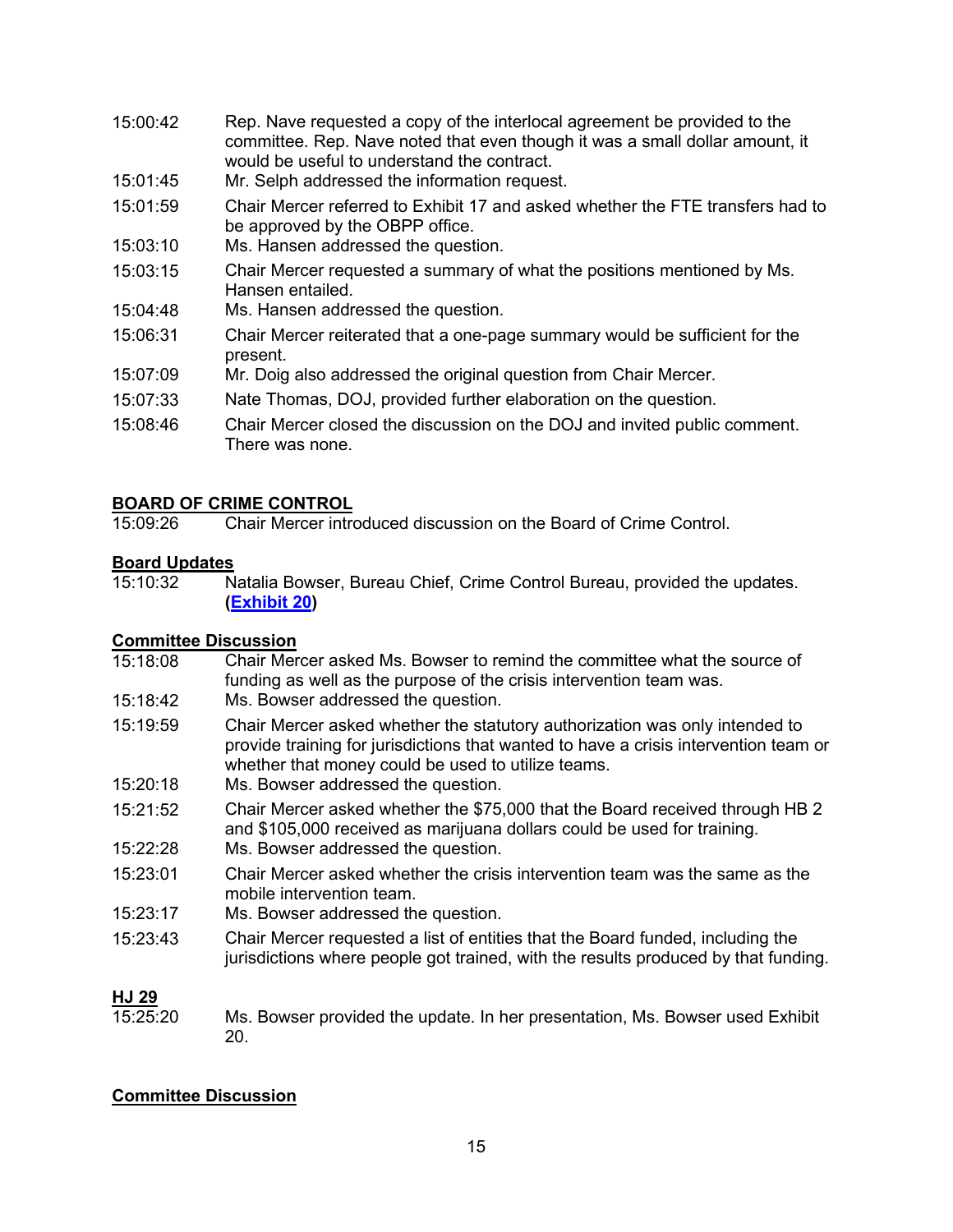- 15:38:36 Chair Mercer thanked Ms. Bowser for providing both the current and historical information.
- 15:39:17 Rep. Nave referred to page 4 of Exhibit 20 and asked how the same person accessing multiple victim services was counted.
- 15:39:53 Ms. Bowser addressed the question.
- 15:40:17 Rep. Kerr-Carpenter referred to the OPD, complexity of the crimes they were seeing, and to the fact that the increase in the number and complexity of those crimes required more resources and asked whether Ms. Bowser saw the same trend.
- 15:40:57 Ms. Bowser addressed the question.
- 15:41:34 Chair Mercer referred to the graph entitled "Finding Allocated and Victims Served in Montana" and asked how the number of victims served decreasing to 40 thousand could be interpreted.
- 15:42:56 Ms. Bowser addressed the question.
- 15:44:33 Chair Mercer requested information be provided that would help the committee understand who the grantees were and who was getting funded and how: the funding stream and its impact.

### **Public Comment – Board of Crime Control**

- Kelsen Young, Executive Director, Montana Coalition Against Domestic and Sexual Violence, expressed gratitude to the committee members for their work, spoke about the Omnibus Bill recently passed by the Congress, and addressed some of the questions raised during the committee discussion.
- 15:56:26 Mr. Doig reminded the committee members that earlier in the meeting they wanted to talk with Ms. Bowser regarding crime statistics.
- 15:56:44 Chair Mercer noted that it would be helpful if the OBPP worked with the Board of Crime Control and Cathy Duncan, LFD, to help the committee understand what crime in Montana was showing in terms of trendline per crime type that the Board was tracking. Chair Mercer requested the most comprehensive look at the crime data be provided to the committee.
- 15:58:52 Ms. Bowser responded to Chair Mercer's suggestion.
- 15:59:04 Chair Mercer invited further public comment. There was none.

### **JUDICIAL BRANCH**<br>15:59:24 Chair I

Chair Mercer opened discussion on the Judicial Branch and left the meeting. Rep. Nave assumed chairmanship.

### **December-February Budget Report**<br>16:00:06 Mr. Holzer presented th

- Mr. Holzer presented the report to the committee members. **[\(Exhibit 21\)](https://leg.mt.gov/content/publications/fiscal/2023-Interim/FY22-March/JUD.pdf)**
- 16:02:50 Chair Nave invited questions from the committee. There were none.

### **Agency Comments on Status of FY 2022 Budgets, Observations on Expectations for FY 2023, and Updates on Implementation of New Programs or FTEs Funded by the 2021**

**Legislature** 16:03:02 Beth McLaughlin, Court Administrator, Office of the Court Administrator, Judicial Branch, provided an update to the committee members.

#### **Annual Statistics-Planning Tool**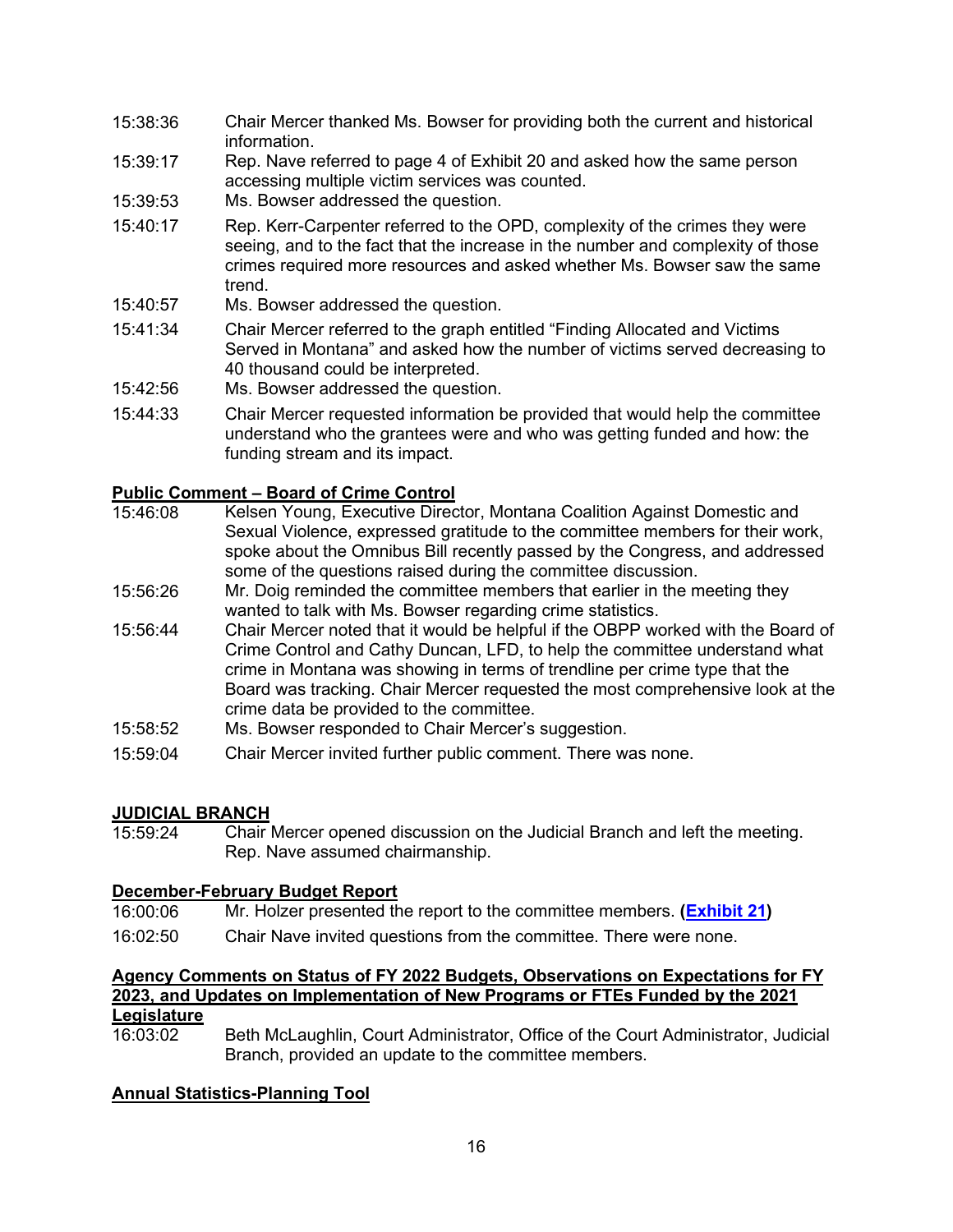#### 16:12:10 Ms. McLaughlin discussed the annual statistics-planning tool. **[\(Exhibit 22\)](https://leg.mt.gov/content/publications/fiscal/2023-Interim/IBC-D/2022-DISTRICT-COURT-CASE-FILING-REVIEW.pdf)**

### **Committee Discussion**

- Chair Nave asked for clarification regarding the drug testing for drug courts and the providers who conduct the drug tests.
- 16:21:10 Ms. McLaughlin addressed the question.
- 16:23:33 Chair Nave asked about drug testing costs.
- 16:23:48 Ms. McLaughlin responded to the question.
- 16:23:55 Rep. Mercer returned to the meeting.
- 16:24:27 Chair Nave asked about a formal drug treatment program.
- 16:24:42 Ms. McLaughlin addressed the question.
- 16:25:02 Chair Nave referred Exhibit 22 and asked whether the section of the document dealing with how to petition for expungement from marijuana covered the rules that were released this week.
- 16:25:32 Ms. McLaughlin addressed the question.
- 16:26:17 Chair Nave noted that a demand for separate court at this point was low and asked whether it was in part driven by the process that was defined in the rules.
- 16:26:32 Ms. McLaughlin addressed the question.
- 16:27:32 Chair Nave asked to elaborate on data indicating that child abuse and neglect numbers were down while at the time the numbers for children in juvenile courts reporting some sort of trauma were higher.
- 16:28:29 Ms. McLaughlin addressed the question.
- 16:29:36 Rep. Mercer thanked Ms. McLaughlin for a very comprehensive set of data.

## **Law Library Fees Research**

- 16:30:19 Ms. McLaughlin reported on the Law Library fees research. **[\(Exhibit 23\)](https://leg.mt.gov/content/publications/fiscal/2023-Interim/IBC-D/Exhibit23.pdf)**
- 16:39:10 Chair Nave invited further questions from the committee. There were none.

### **Update on Flathead Judgeship**<br>16:39:28 Ms. McLaughlin pr

Ms. McLaughlin provided the update.

### **Committee Discussion**<br>16:42:20 Rep. Mero

- Rep. Mercer expressed a high degree of frustration with funding the judgeship in Flathead county. Rep. Mercer elaborated on the matter and how it would affect how the Legislature will negotiate in the future. Rep. Mercer also stated that he would call the county commissioners later in the week and express his frustration.
- 16:44:36 Ms. McLaughlin responded to the comment.
- 16:46:29 Chair Nave invited further questions from the committee. There were none.

#### **HB 693 Reporting**

16:46:46

16:47:25 Chair Nave called for public comment. There was none.

#### **PUBLIC COMMENT ON ANY TOPIC BEFORE THE SEC. D INTERIM BUDGET COMMITTEE**